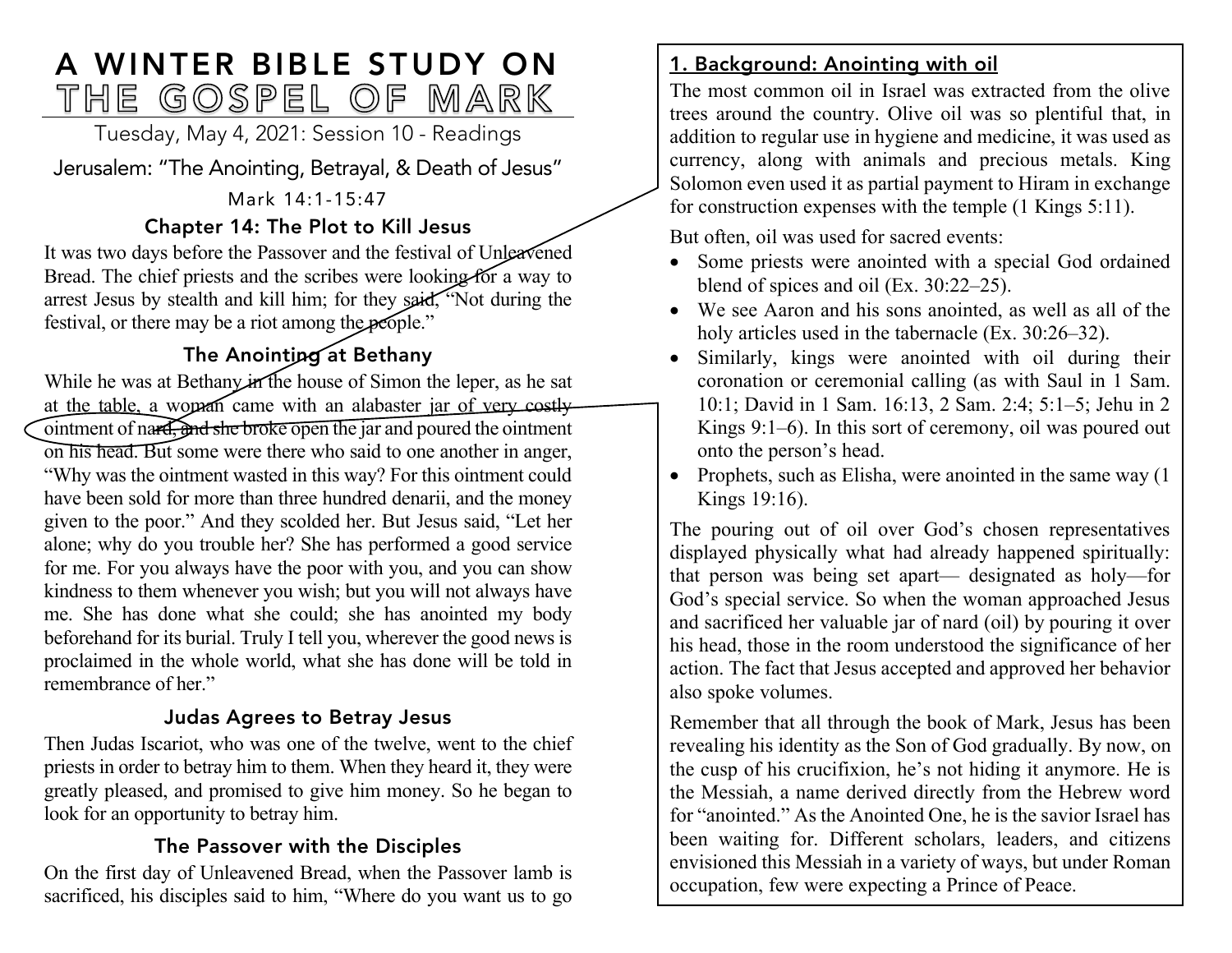1. Background: Anointing with oil (Continued)

Read more from the Old Testament about the Messiah, also known as the Anointed One, the Servant: Psalm 2:2; Isaiah 52:13–53:12; Daniel 9:25–26. **In each passage, what do you learn about the Messiah?**

The Greek word for Messiah is Christ. Reflect on these mentions of the Messiah in the New Testament:

- **Matthew 1:17–18—In what context is he mentioned? Why is it significant here?**
- **Luke 2:11— Why is this good news to the shepherds?**
- **Acts 4:25–26—Which Old Testament passage is quoted here? How are Peter and John applying it in their speech?**

The coming of the Messiah was the answer to centuries of prayer—Israelites longing for God to return and rescue them. We also benefit from his coming, since he came to redeem all humanity—not from the Romans, but from the rule of sin and death. **What does Jesus's title of Messiah mean to you?**

and make the preparations for you to eat the Passover?" So he sent two of his disciples, saying to them, "Go into the city, and a man carrying a jar of water will meet you; follow him, and wherever he enters, say to the owner of the house, 'The Teacher asks, Where is my guest room where I may eat the Passover with my disciples?' He will show you a large room upstairs, furnished and ready. Make preparations for us there." So the disciples set out and went to the city, and found everything as he had told them; and they prepared the Passover meal. When it was evening, he came with the twelve. And when they had taken their places and were eating, Jesus said, "Truly I tell you, one of you will betray me, one who is eating with me." They began to be distressed and to say to him one after another, "Surely, not I?" He said to them, "It is one of the twelve, one who is dipping bread into the bowl with me. For the Son of Man goes as it is written of him, but woe to that one by whom the Son of Man is betrayed! It would have been better for that one not to have been born."

# The Institution of the Lord's Supper

While they were eating, he took a loaf of bread, and after blessing it he broke it, gave it to them, and said, "Take; this is my body." Then he took a cup, and after giving thanks he gave it to them, and all of them drank from it. He said to them, "This is my blood of the covenant, which is poured out for many. Truly I tell you, I will never again drink of the fruit of the vine until that day when I drink it new in the kingdom of God."

## Peter's Denial Foretold

When they had sung the hymn, they went out to the Mount of Olives. And Jesus said to them, "You will all become deserters; for it is written, 'I will strike the shepherd, and the sheep will be scattered.' But after I am raised up, I will go before you to Galilee." Peter said to him, "Even though all become deserters, I will not." Jesus said to him, "Truly I tell you, this day, this very night, before the cock crows twice, you will deny me three times." But he said vehemently, "Even though I must die with you, I will not deny you." And all of them said the same.

## Jesus Prays in Gethsemane

They went to a place called Gethsemane; and he said to his disciples, "Sit here while I pray." He took with him Peter and James and John, and began to be distressed and agitated. And he said to them, "I am deeply grieved, even to death; remain here, and keep awake." And going a little farther, he threw himself on the ground and prayed that, if it were possible, the hour might pass from him. He said, "Abba, Father, for you all things are possible; remove this cup from me; yet, not what I want, but what you want." He came and found them sleeping; and he said to Peter, "Simon, are you asleep? Could you not keep awake one hour? Keep awake and pray that you may not come into the time of trial; the spirit indeed is willing, but the flesh is weak." And again he went away and prayed, saying the same words. And once more he came and found them sleeping, for their eyes were very heavy; and they did not know what to say to him. He came a third time and said to them, "Are you still sleeping and taking your rest? Enough! The hour has come; the Son of Man is betrayed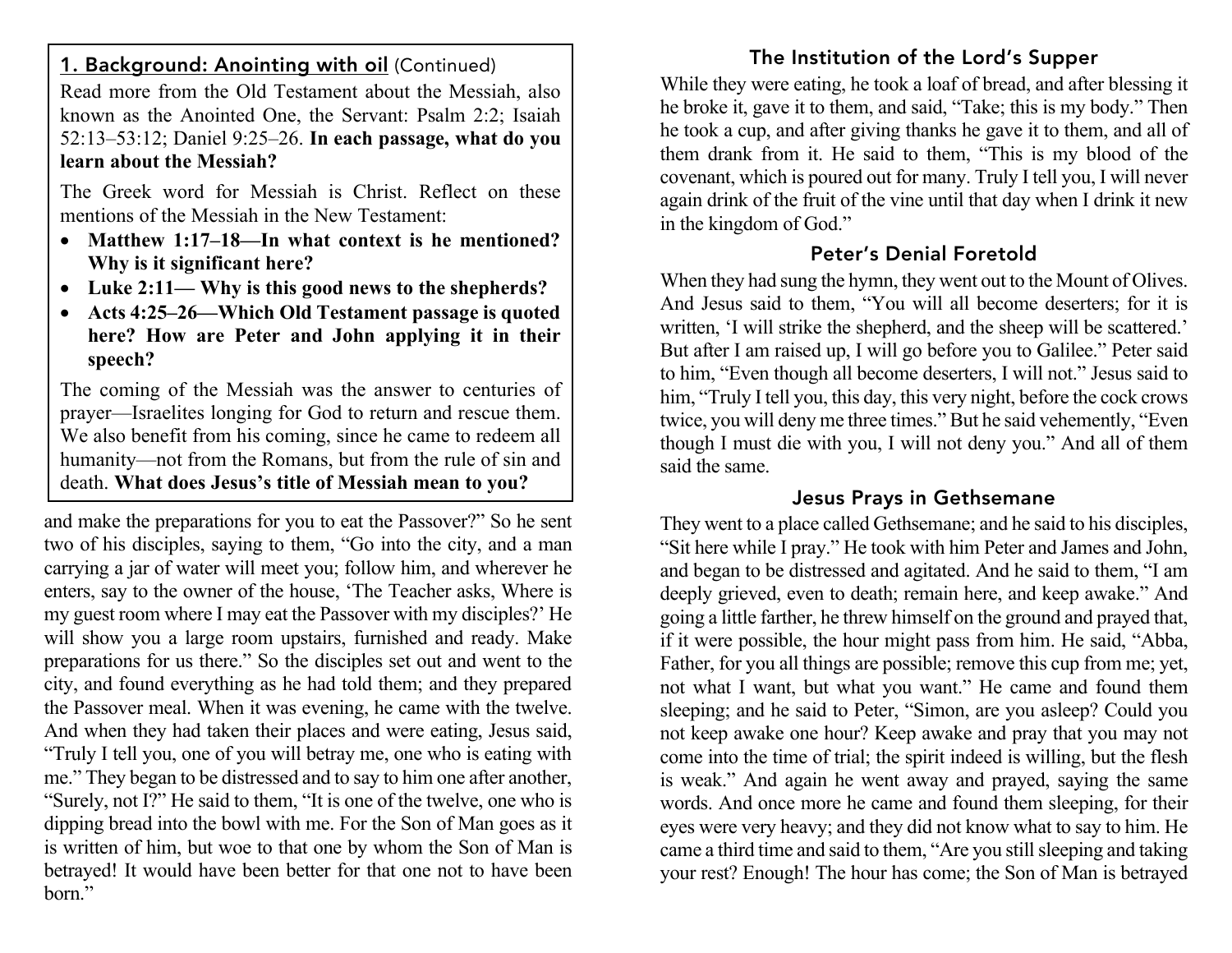into the hands of sinners. Get up, let us be going. See, my betrayer is at hand."

#### The Betrayal and Arrest of Jesus

Immediately, while he was still speaking, Judas, one of the twelve, arrived; and with him there was a crowd with swords and clubs, from the chief priests, the scribes, and the elders. Now the betrayer had given them a sign, saying, "The one I will kiss is the man; arrest him and lead him away under guard." So when he came, he went up to him at once and said, "Rabbi!" and kissed him. Then they laid hands on him and arrested him. But one of those who stood near drew his sword and struck the slave of the high priest, cutting off his ear. Then Jesus said to them, "Have you come out with swords and clubs to arrest me as though I were a bandit? Day after day I was with you in the temple teaching, and you did not arrest me. But let the scriptures be fulfilled." All of them deserted him and fled.

A certain young man was following him, wearing nothing but a linen cloth. They caught hold of him, but he left the linen cloth and ran off naked.

## Jesus before the Council

They took Jesus to the high priest; and all the chief priests, the elders, and the scribes were assembled. Peter had followed him at a distance, right into the courtyard of the high priest; and he was sitting with the guards, warming himself at the fire. Now the chief priests and the whole council were looking for testimony against Jesus to put him to death; but they found none. For many gave false testimony against him, and their testimony did not agree. Some stood up and gave false testimony against him, saying, "We heard him say, 'I will destroy this temple that is made with hands, and in three days I will build another, not made with hands.' " But even on this point their testimony did not agree. Then the high priest stood up before them and asked Jesus, "Have you no answer? What is it that they testify against you?" But he was silent and did not answer. Again the high priest asked him, "Are you the Messiah, the Son of the Blessed One?" Jesus said, "I am; and 'you will see the Son of Man seated at the right hand of the Power,' and 'coming with the clouds of heaven.'"

Then the high priest tore his clothes and said, "Why do we still need witnesses? You have heard his blasphemy! What is your decision?" All of them condemned him as deserving death. Some began to spit on him, to blindfold him, and to strike him, saying to him, "Prophesy!" The guards also took him over and beat him.

#### Peter Denies Jesus

While Peter was below in the courtyard, one of the servant-girls of the high priest came by. When she saw Peter warming himself, she stared at him and said, "You also were with Jesus, the man from Nazareth." But he denied it, saying, "I do not know or understand what you are talking about." And he went out into the forecourt. Then the cock crowed. And the servant-girl, on seeing him, began again to say to the bystanders, "This man is one of them." But again he denied it. Then after a little while the bystanders again said to Peter, "Certainly you are one of them; for you are a Galilean." But he began to curse, and he swore an oath, "I do not know this man you are talking about." At that moment the cock crowed for the second time. Then Peter remembered that Jesus had said to him, "Before the cock crows twice, you will deny me three times." And he broke down and wept.

#### Chapter 15 Jesus before Pilate

As soon as it was morning, the chief priests held a consultation with the elders and scribes and the whole council. They bound Jesus, led him away, and handed him over to Pilate. Pilate asked him, "Are you the King of the Jews?" He answered him, "You say so." Then the chief priests accused him of many things. Pilate asked him again, "Have you no answer? See how many charges they bring against you." But Jesus made no further reply, so that Pilate was amazed. Pilate Hands Jesus over to Be Crucified

Now at the festival he used to release a prisoner for them, anyone for whom they asked. Now a man called Barabbas was in prison with the rebels who had committed murder during the insurrection. So the crowd came and began to ask Pilate to do for them according to his custom. Then he answered them, "Do you want me to release for you the King of the Jews?" For he realized that it was out of jealousy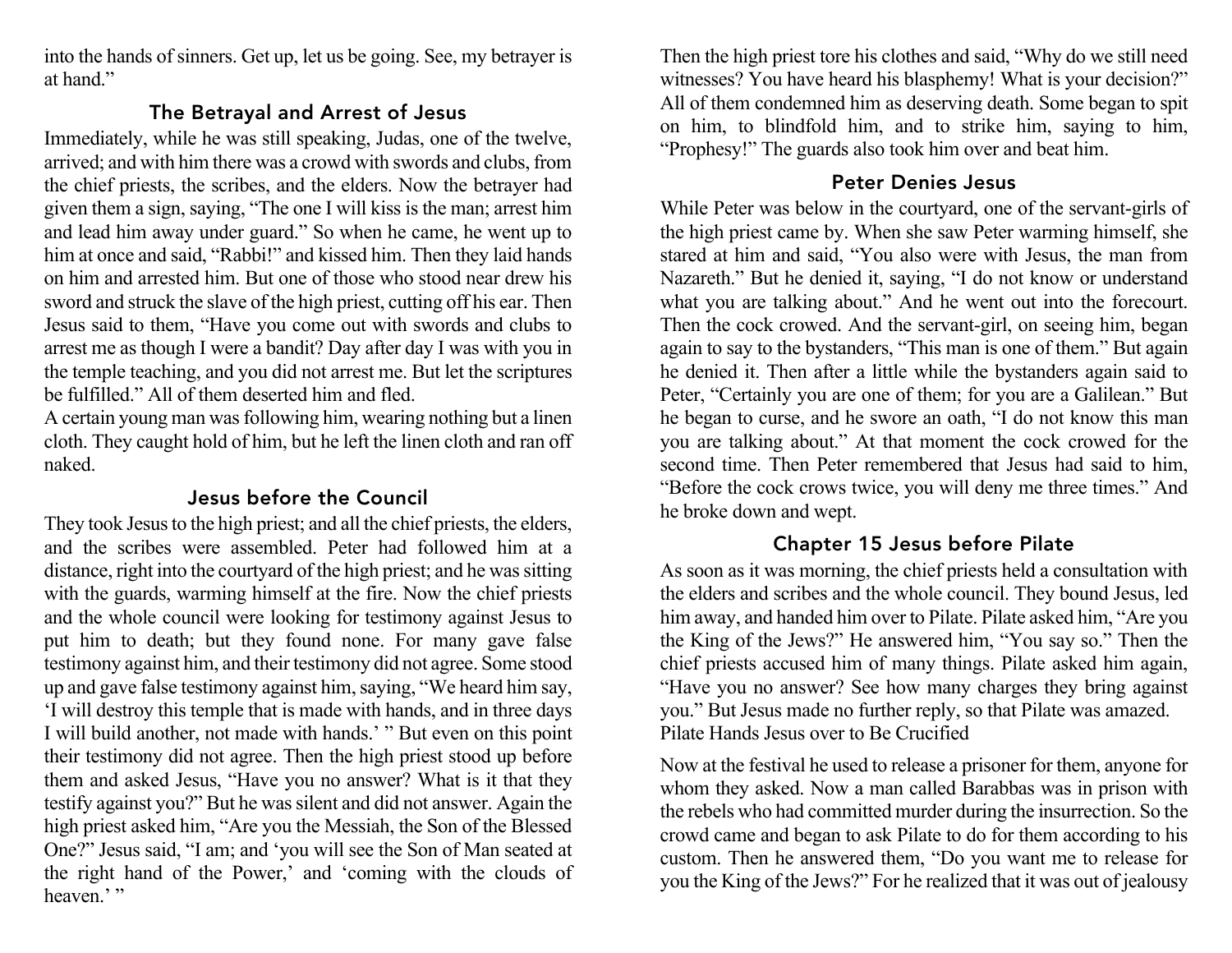that the chief priests had handed him over. But the chief priests stirred up the crowd to have him release Barabbas for them instead. Pilate spoke to them again, "Then what do you wish me to do with the man you call the King of the Jews?" They shouted back, "Crucify him!" Pilate asked them, "Why, what evil has he done?" But they shouted all the more, "Crucify him!" So Pilate, wishing to satisfy the crowd, released Barabbas for them; and after flogging Jesus, he handed him over to be crucified.

#### The Soldiers Mock Jesus

Then the soldiers led him into the courtyard of the palace (that is, the governor's headquarters); and they called together the whole cohort. And they clothed him in a purple cloak; and after twisting some thorns into a crown, they put it on him. And they began saluting him, "Hail, King of the Jews!" They struck his head with a reed, spat upon him, and knelt down in homage to him. After mocking him, they stripped him of the purple cloak and put his own clothes on him. Then they led him out to crucify him.

# The Crucifixion of Jesus

They compelled a passer-by, who was coming in from the country, to carry his cross; it was Simon of Cyrene, the father of Alexander and Rufus. Then they brought Jesus to the place called Golgotha (which means the place of a skull). And they offered him wine mixed with myrrh; but he did not take it. And they crucified him, and divided his clothes among them, casting lots to decide what each should take. It was nine o'clock in the morning when they crucified him. The inscription of the charge against him read, "The King of the Jews." And with him they crucified two bandits, one on his right and one on his left. Those who passed by derided him, shaking their heads and saying, "Aha! You who would destroy the temple and build it in three days, save yourself, and come down from the cross!" In the same way the chief priests, along with the scribes, were also mocking him among themselves and saying, "He saved others; he cannot save himself. Let the Messiah, the King of Israel, come down from the cross now, so that we may see and believe." Those who were crucified with him also taunted him.

# The Death of Jesus

When it was noon, darkness came over the whole land until three in the afternoon. At three o'clock Jesus cried out with a loud voice, "Eloi, Eloi, lema sabachthani?" which means, "My God, my God, why have you for saken me?" When some of the bystanders heard it, they said, "Listen, he is calling for Elijah." And someone ran, filled a sponge with sour wine, put it on a stick, and gave it to him to drink, saying, "Wait, let us see whether Elijah will come to take him down." Then Jesus gave a loud cry and breathed his last. And the curtain of the temple was torn in two, from top to bottom. Now when the centurion, who stood facing him, saw that in this way he breathed his last, he said, "Truly this man was God's Son!"

There were also women looking on from a distance; among them were Mary Magdalene, and Mary the mother of James the younger and of Joses, and Salome. These used to follow him and provided for him when he was in Galilee; and there were many other women who had come up with him to Jerusalem.

# 2. Peek at the "Greek": "Eloi, Eloi, lema sabachthani?"

Actually, those words were not spoken or written in Greek, but in Aramaic, the everyday language that Jesus spoke. The phrase means, "My God, my God, why have you forsaken me?" Jesus was quoting the opening line of Psalm 22.

Other gospel writers record more of what Jesus says and does in his last moments on the cross, but Mark chose only this one phrase. He wants to lean into the true depth of suffering that Jesus endures for our sake— as the righteous payment for the sins of many.

In the first century, the Jewish Scriptures didn't have chapter and verse numbers. If they wanted to refer to a passage particularly a psalm—they'd quote the first few words or line. So too here. Mark recorded not just the despairing words of Jesus as he suffered the full weight of judgment for sin, but also the hints of promised vindication.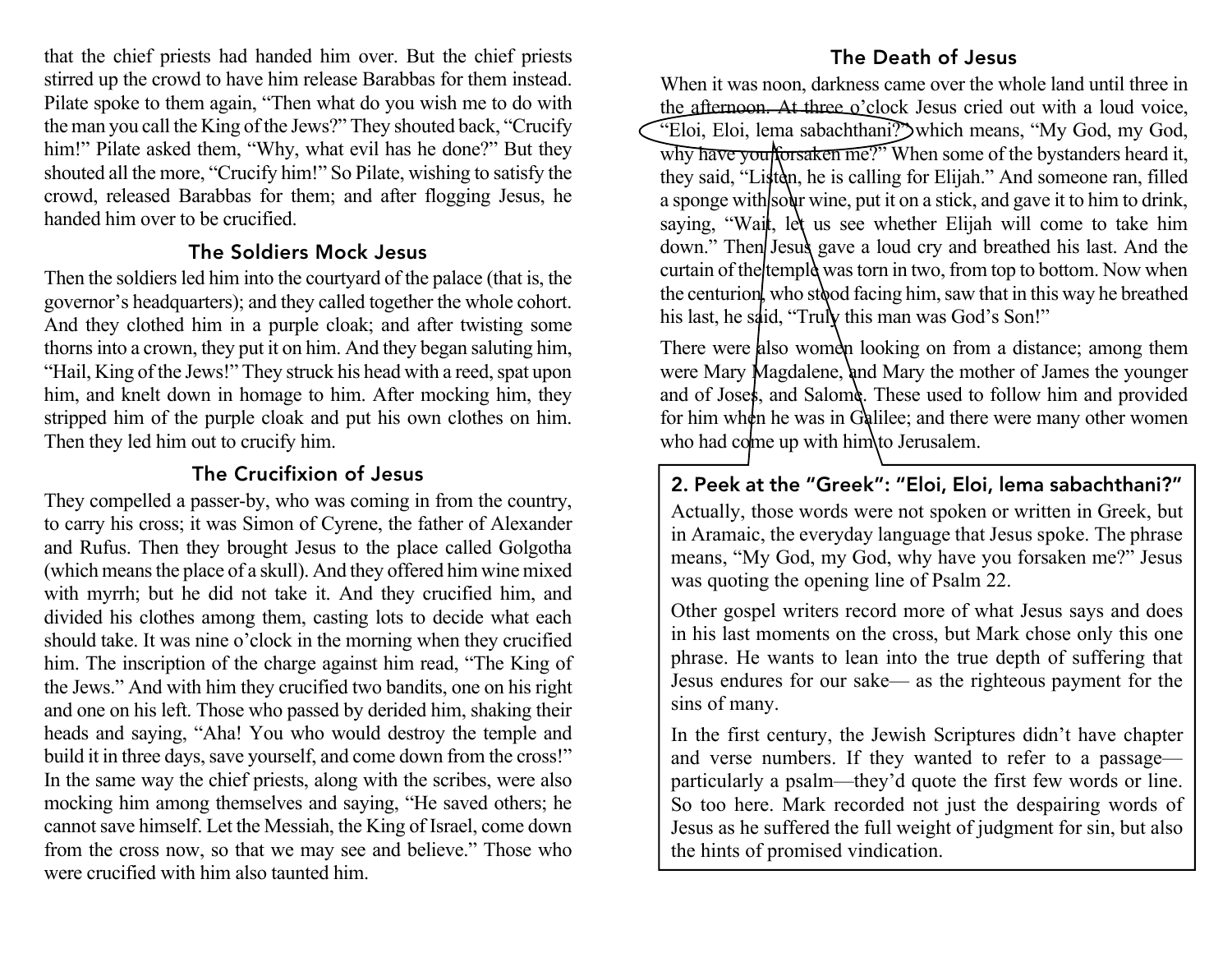# 2. Peek at the "Greek": "Eloi, Eloi, lema sabachthani?" (Continued)

Read through Psalm 22—all of it. As you do, consider how it might summarize the whole of the Mark's gospel.

#### **How does the full context of Psalm 22 color the final moments of Jesus's life? What does the poem hint at that should give us hope?**

Jesus was the suffering savior. Born to die, rejected by his closest friends and family, and murdered by the people he'd come to serve. Jesus's mission as the Christ was not to conquer, but to show compassion to a world stained by sin. In his faithful obedience to the Father, Jesus purchased salvation for many.

So that, as the writer of Psalm 22 says, "It shall be told of the Lord to the coming generation; they shall come and proclaim his righteousness to a people yet unborn, that he has done it."

You were one of those "yet unborn." Someone told you about Jesus. **How did you come to faith in Jesus? What was that process or event like? How eagerly do you tell others about Jesus?**

# The Burial of Jesus

When evening had come, and since it was the day of Preparation, that is, the day before the sabbath, Joseph of Arimathea, a respected member of the council, who was also himself waiting expectantly for the kingdom of God, went boldly to Pilate and asked for the body of Jesus. Then Pilate wondered if he were already dead; and summoning the centurion, he asked him whether he had been dead for some time. When he learned from the centurion that he was dead, he granted the body to Joseph. Then Joseph bought a linen cloth, and taking down the body, wrapped it in the linen cloth, and laid it in a tomb that had been hewn out of the rock. He then rolled a stone against the door of the tomb. Mary Magdalene and Mary the mother of Joses saw where the body was laid.

# Psalm 22

# Plea for Deliverance from Suffering and Hostility

My God, my God, why have you forsaken me? Why are you so far from helping me, from the words of my groaning? O my God, I cry by day, but you do not answer; and by night, but find no rest.

Yet you are holy, enthroned on the praises of Israel. In you our ancestors trusted; they trusted, and you delivered them. To you they cried, and were saved; in you they trusted, and were not put to shame.

But I am a worm, and not human; scorned by others, and despised by the people. All who see me mock at me; they make mouths at me, they shake their heads; "Commit your cause to the LORD; let him deliver let him rescue the one in whom he delights!"

Yet it was you who took me from the womb; you kept me safe on my mother's breast. On you I was cast from my birth, and since my mother bore me you have been my God. Do not be far from me, for trouble is near and there is no one to help.

Many bulls encircle me, strong bulls of Bashan surround me; they open wide their mouths at me, like a ravening and roaring lion.

I am poured out like water, and all my bones are out of joint; my heart is like wax; it is melted within my breast; my mouth is dried up like a potsherd,

and my tongue sticks to my jaws; you lay me in the dust of death.

For dogs are all around me; a company of evildoers encircles me. My hands and feet have shriveled; I can count all my bones. They stare and gloat over me; they divide my clothes among themselves, and for my clothing they cast lots.